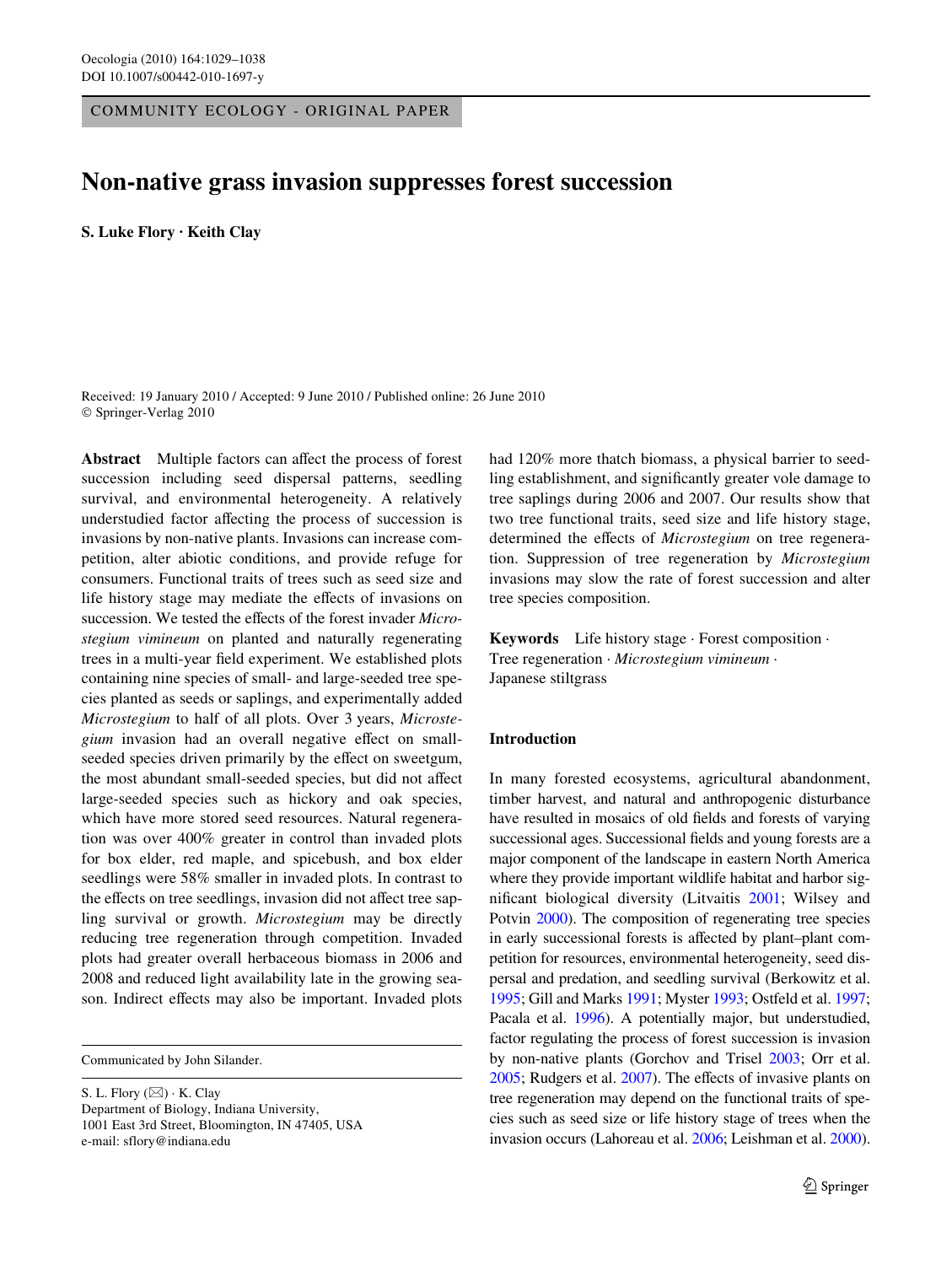Both herbaceous and woody plant invaders have extensively colonized eastern forests where they suppress native herbaceous species (Flory and Clay [2010](#page-8-5); Hochstedler et al. [2007](#page-8-6); Schulz and Thelen [2000\)](#page-9-7), alter nutrient cycling processes (Ehrenfeld [2003\)](#page-8-7), and inhibit tree regeneration and growth (Hartman and McCarthy [2007](#page-8-8); Stinson et al. [2006](#page-9-8)). Observational studies suggest reduced tree recruitment in invaded sites (Oswalt et al. [2007](#page-9-9)), and experimental studies have revealed that removing some invaders increases tree colonization (Flory and Clay [2009](#page-8-9); Gorchov and Trisel [2003](#page-8-2)). Plant invaders may suppress forest succession through direct mechanisms such as competition with regenerating trees, and indirect mechanisms such as altered herbivore behavior (Meiners [2007\)](#page-9-10). For example, invasion by the Eurasian shrub *Lonicera maackii* (bush honeysuckle) is associated with reduced abundance of both tree seedlings and saplings (Collier et al. [2002](#page-8-10); Hartman and McCarthy [2008](#page-8-11)). Reduced tree recruitment in *Lonicera*-invaded areas has been hypothesized to occur because of competition for resources such as light (Hartman and McCarthy [2008\)](#page-8-11), but recent evidence suggests apparent competition via small mammal seed predation may also be important (Meiners [2007\)](#page-9-10). A better understanding of the effects of invasions on forest succession, and the underlying mechanisms, will allow us to more accurately predict how forest composition will be altered by invasions and to develop more effective management solutions.

The effects of plant invasions on tree regeneration may be mediated by the functional traits of regenerating tree species. Trees exhibit a seed size/number trade-off where some species produce many small seeds but establish at lower rates. By contrast, large-seeded species produce fewer seeds but seeds have more stored resources and produce larger seedlings that are less susceptible to leaf litter, disturbance, herbivory, and drought (Baraloto et al. [2005](#page-8-12); Leishman et al. [2000](#page-8-4); Moles and Westoby [2004](#page-9-11)). Invasive plants may provide a physical barrier to establishment (Olson and Wallander [2002\)](#page-9-12), or compete for resources such as light, nutrients, or moisture (Levine et al. [2003](#page-8-13)). Accordingly, we predict that small-seeded species will be more susceptible to the inhibitory effects of invaders than large-seeded species, resulting in a shift in tree species composition during succession towards large-seeded species. Differences in the effects of plant invasions on small- and large-seeded tree species have not been studied previously, but such differences could have important implications for determining the changing composition of eastern forests subject to plant invasions.

In addition to potential differences among small- and large-seeded tree species, the effects of invasion on forest succession may also depend on the life history stage of trees at the time of invasion. For example, invasions may differentially affect tree seeds, seedlings and saplings, and mature trees. Tree seedling size is an important determinant of seedling success because of differences in competitive ability, predation risk, and disturbance tolerance between small and large seedlings (Armstrong and Westoby [1993;](#page-8-14) Harms and Dalling [1997](#page-8-15); Lahoreau et al. [2006](#page-8-3); Seiwa [2000](#page-9-13)). Larger seedlings or saplings have more developed root systems and may be tall enough to avoid the shading effects of invasive plants (Lahoreau et al.  $2006$ ). If a plant invader negatively affects trees establishing from seed but saplings are unaffected, the rate of succession may be slowed and forest composition may be restricted to species already established at the time of invasion.

We experimentally tested if invasion by the non-native grass *Microstegium vimineum* (Japanese stiltgrass) Trin. A. Camus reduced the success of tree species and inhibited forest succession based on tree seed size and life history stage. *Microstegium* is a widespread, aggressive invader that has colonized forests throughout much of the eastern US (USDA and NRCS [2005](#page-9-14)). It is a warm-season  $(C_4)$ , annual species but is also highly shade tolerant (Horton and Neufeld [1998](#page-8-16)) unlike other  $C_4$  grasses. It exhibits significant phenotypic plasticity, allowing it to colonize a wide range of soil moisture and light conditions (Claridge and Franklin [2002;](#page-8-17) Droste et al. [2010](#page-8-18)). Invasions are often first found locally in riparian areas and disturbed habitats such as along roads and trails, but *Microstegium* can also colonize deeply shaded forest interiors and old fields (Flory [2010](#page-8-19)). When *Microstegium* invades, it can reduce native species diversity and biomass, alter community composition, change soil nutrient cycling processes (Ehrenfeld et al. [2001](#page-8-20); Flory and Clay [2010](#page-8-5)), and reduce the diversity and abundance of arthropods (Civitello et al. [2008](#page-8-21); Simao et al. [2010](#page-9-15)). Greater cover of *Microstegium* has been associated with lower tree seedling abundance and diversity (Oswalt et al. [2007\)](#page-9-9). In a removal experiment, 2 years of *Microstegium* eradication resulted in more than double the number of tree seedlings compared to intact *Microstegium* invasions (Flory and Clay [2009](#page-8-9)). These studies suggest that *Microstegium* may inhibit forest regeneration, but questions remain regarding the magnitude of effects over multiple years, differences in responses among tree species, and effects on trees at different life history stages.

In this paper, we report the results of a study designed to assess the effects of *Microstegium* on tree regeneration in early successional communities. In large, replicated field plots, we planted trees from seed, including both small- and large-seeded species, and as saplings, and quantified their survival and growth over 3 years. We also evaluated natural tree regeneration at the study site. By experimentally adding the invader, and comparing tree responses in invaded plots to *Microstegium*-free controls, we can evaluate effects due specifically to the invasion and not effects of disturbance, environmental conditions, or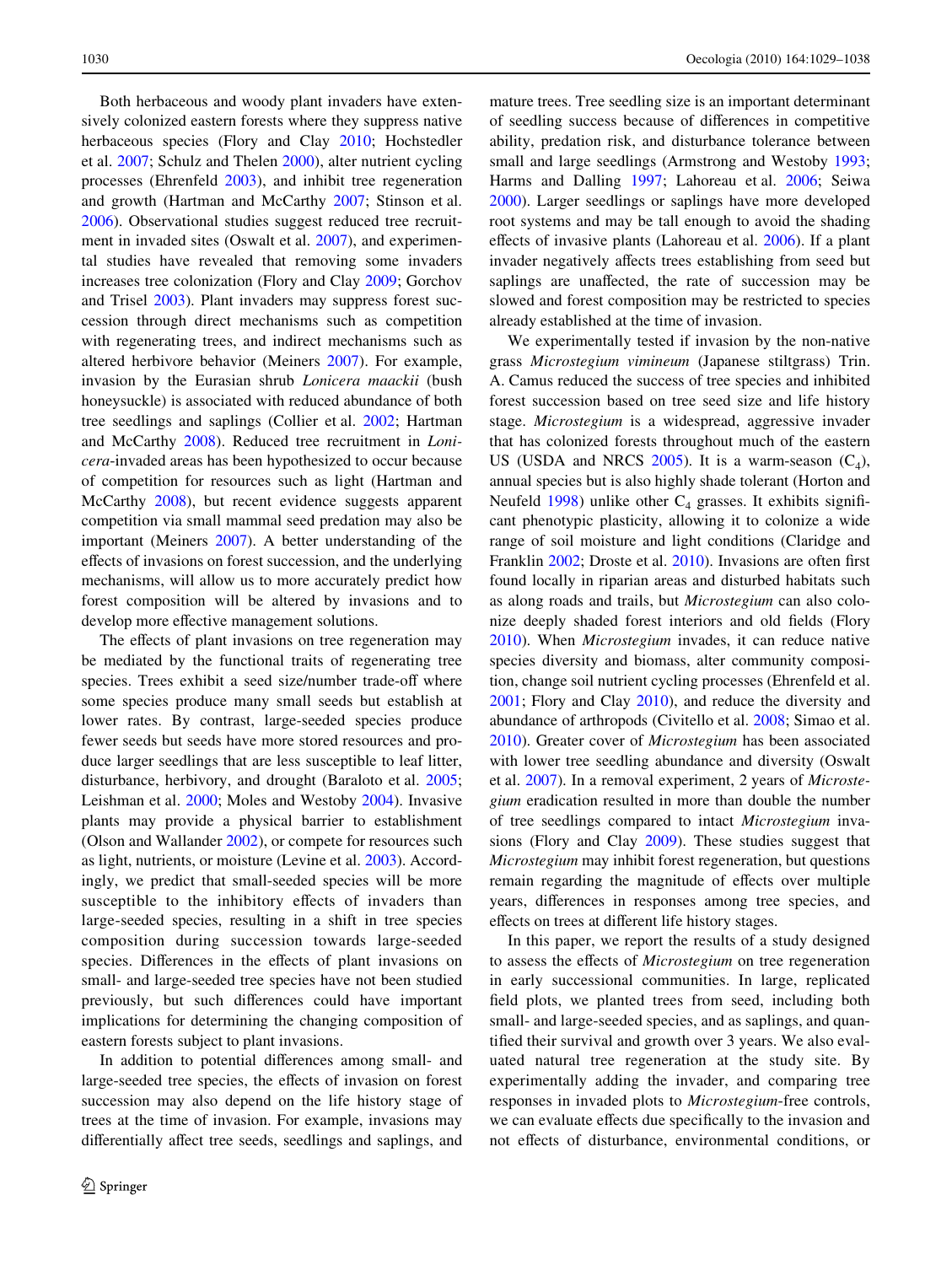other confounding factors. Specifically, we addressed the following questions:

- 1. Does *Microstegium* invasion reduce native tree regeneration?
- 2. Do the effects of invasion differ among small- and large-seeded tree species?
- 3. Do the effects of invasion depend on tree life history stage?

Additionally, we quantified biotic and abiotic factors that may help to elucidate the mechanisms by which invasions affect tree regeneration.

# **Materials and methods**

# Study site

This experiment was conducted at the Indiana University Research and Teaching Preserve's Bayles Road site  $(39°13'9''N, 86°32'29''W)$  north of Bloomington, Indiana, USA. The study site was previously bottomland hardwood forest, but for the past 60 years portions of the site have been maintained for agriculture or open fields for biological research. We established the experiment in a 60-m  $\times$  60-m opening surrounded by mature trees including box elder (*Acer negundo*), tulip poplar (*Liriodendron tulipifera*), and sycamore (*Platanus occidentalis*). These species are commonly found in bottomland forests in the Midwest. Prior to our study, the opening was mowed to prevent tree encroachment and was dominated by old field species.

## Experimental design

We first tilled the experimental area 3 times at 2-week intervals during late summer 2005 to establish the experiment under homogeneous conditions and to reduce the resident seed bank. In September 2005, we established 32 plots  $(5.25 \text{ m} \times 5.25 \text{ m} \text{ each})$  at 2.5-m spacing within the opening. To prevent movement of seeds among plots, we surrounded each plot with 60-cm-tall silt fence (Eco-Systems, Bloomington, Ind.) buried 10 cm deep.

To test if the effects of *Microstegium* invasion depended on tree life history stage, we randomly planted half of the plots (*n* = 16) with native tree seeds in late fall 2005 and the other half  $(n = 16)$  with tree saplings in spring 2006. First, we uniformly planted all plots with a mixture of 12 native grasses, sedges, and forbs to provide a constant herbaceous community and to test the effects of invasion on native herbaceous species (see Flory and Clay [2010](#page-8-5) for species list). Additionally, many other herbaceous plant species colonized the plots from the surrounding area over the course of the experiment. To determine if tree species planted from seed differed in their success based on seed size, we planted both large- and small-seeded species. In the plots planted with tree seeds, we planted five large-seeded tree species and adjusted the number of seeds planted per species to account for differences in germination rates with the goal of achieving similar numbers of seedlings per plot (germination tested by Vallonia State Tree Nursery, Vallonia, Ind.). All seeds were collected from natural areas throughout Indiana and obtained from Vallonia State Tree Nursery. Large-seeded species and seeding rates per plot (in parentheses) were: black walnut, *Juglans nigra* (34); bur oak, *Quercus macrocarpa* (40); pin oak, *Quercus palustris* (28); shellbark hickory, *Carya laciniosa* (20); white oak, *Quercus alba;* (22). Seeds were randomly planted in a  $12 \times 12$ arrangement with 0.4-m spacing between seeds. After the five large-seeded species were planted, four small-seeded species were sown randomly throughout the plots: green ash, *Fraxinus pennsylvanica* (190); sweetgum, *Liquidambar styraciflua* (1,470); sycamore, *Platanus occidentalis* (1,855); and tulip poplar, *Liriodendron tulipifera* (685). The average seed size for the large-seeded species  $(\pm SE)$ was 7,438  $\pm$  2,565 mg vs. 23  $\pm$  9 mg for the small-seeded species (USDA and NRCS [2005\)](#page-9-14). Finally, in late fall 2005, half of all plots planted with tree seeds  $(n = 8)$  and half of the plots scheduled to be planted with saplings  $(n = 8)$  in spring 2006 were sown with locally collected *Microstegium*  $(n = 16$  total plots invaded) at a rate of  $\sim 690$  seeds/m<sup>2</sup>, corresponding to observed seedling densities in locally invaded sites*.*

In early spring 2006, we planted saplings of the nine tree species listed above in 16 plots (the other 16 plots were planted with tree seeds the previous fall). Four saplings of each species were randomly planted in a  $6 \times 6$  grid with 0.75-m spacing in each plot (36 trees per plot total). Saplings were obtained from the Vallonia State Tree Nursery as bare root stock. Vallonia purchases seed from many private collectors throughout Indiana to grow saplings, thus the nursery stock we used in our experiment is genetically diverse but from local sources, similar to our experimental seeds. All species were 1 year old except shellbark hickory which was 2 years old. Average sapling height at planting ranged from 15 cm for shellbark hickory to 81 cm for tulip poplar. Although trees of this size are often referred to as seedlings, here we refer to the planted trees as saplings to clearly distinguish them from the tree seedlings grown from planted seed. Saplings were nursery grown under high resource conditions, had well-developed root systems, relatively large main stems, and multiple side limbs and so would be expected to immediately thrive. The tree species used in the experiment were selected because they represent some of the most prevalent tree species found in bottomland areas in the Midwest where *Microstegium* commonly invades (Braun [1950](#page-8-22)). We applied no other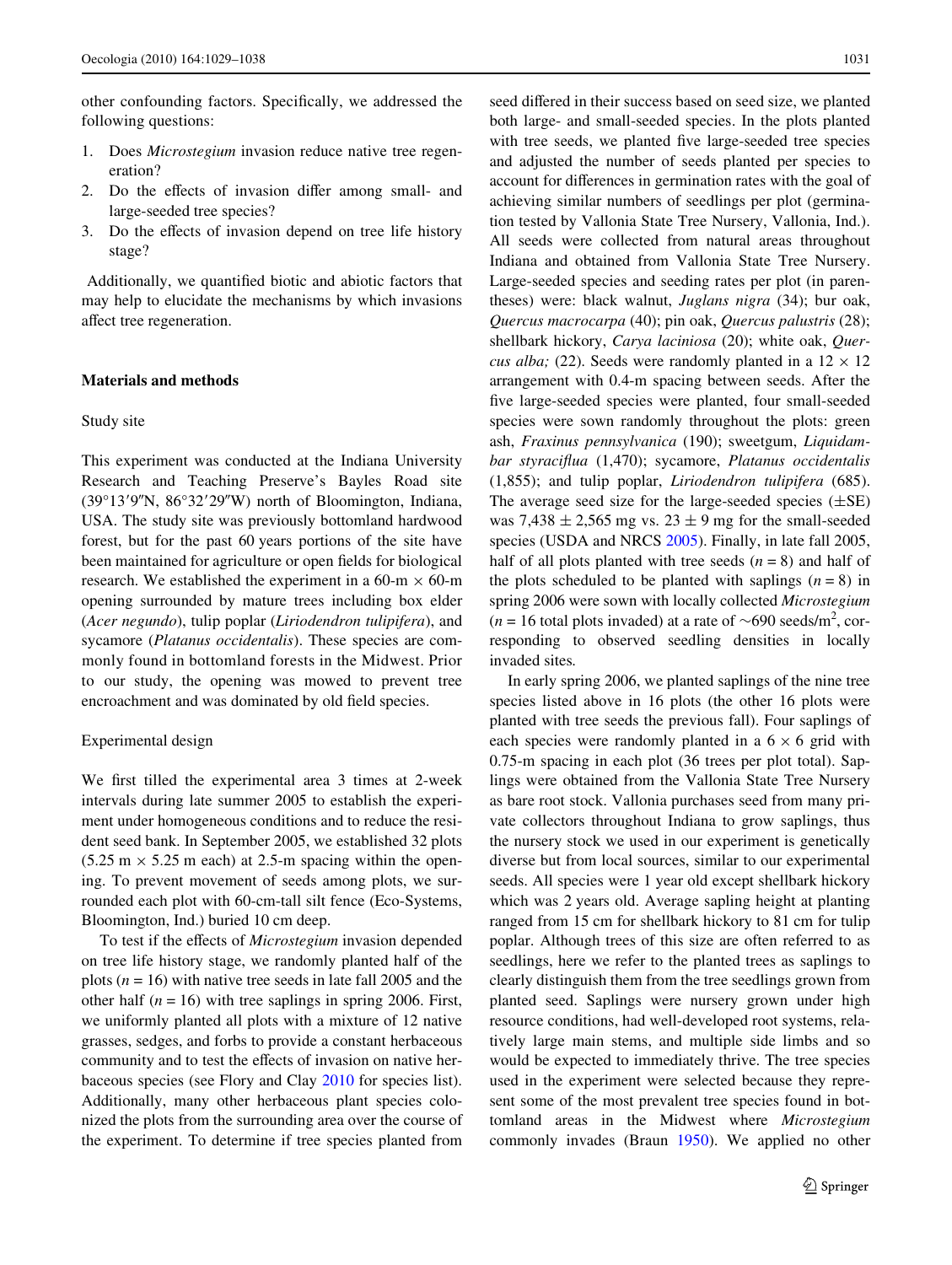treatments to the plots during the 3-year study period. Plots were subjected to ambient abiotic (e.g., light, precipitation, temperature) and biotic (e.g., herbivores, pathogens) conditions. At least four additional tree species not planted into the plots naturally colonized from the surrounding area during the experiment. The assignment of treatments to plots was completely random with respect to location and proximity to forest edge so the likelihood of natural tree seed dispersal among treatments was approximately equal.

# Data collection

To assess tree responses to *Microstegium* invasion, we quantified the survival and growth of trees planted as seeds and as saplings over a 3-year period. For the 16 plots where trees were planted as seeds, we quantified the survival, basal diameter, and height of each individual (144 per plot; 2,304 total) in March 2007, 2008, and 2009. In March 2009, the aboveground biomass of each surviving seedling was then harvested, oven dried, and weighed.

To evaluate small-seeded species that were scattered throughout the seeded plots, we harvested all tree seedlings from nine  $1-m \times 1-m$  quadrats in each plot in March 2009. Tree harvest quadrats were systematically arranged in a  $3 \times 3$  grid within each plot. With this method we also sampled trees that were not planted but had naturally recruited into the plots over the course of the experiment. We counted the total number of seedlings per quadrat and measured their height, basal diameter, and aboveground dry biomass.

To determine the effects of *Microstegium* on planted tree saplings, we measured total height and diameter at 10 cm from the base of each individual in March 2007, 2008, and 2009. Saplings were not destructively harvested.

# Potential mechanisms

We evaluated possible direct and indirect mechanisms underlying the effects of invasion on native trees. For each possible mechanism we can correlate biotic or abiotic conditions to tree seedling and sapling responses but we are not able to assign causation. To do so, further experimental work will be needed. However, these correlational data may provide insight into potential mechanisms.

The response of trees to invasion may depend on direct competition with *Microstegium*. To quantify the effectiveness of the *Microstegium* addition treatment and the abundance of *Microstegium* and native herbaceous species, we destructively harvested 30-cm  $\times$  30-cm quadrats from each plot in September 2006 (quadrats/plot; 8), 2007 (6), and 2008 (4). Quadrat locations for each year did not overlap. All herbaceous vegetation, including *Microstegium*, in each quadrat was clipped at ground level, sorted in the lab, dried, and weighed.

Native tree recruitment from seed may be inhibited by the persistent layer of thatch created by senesced *Microstegium* (Ehrenfeld et al. [2001](#page-8-20))*.* To quantify thatch abundance in the invaded and control plots, we destructively harvested three 30-cm  $\times$  30-cm quadrats of thatch from each plot planted with tree seeds on 5 April 2008. Samples were oven dried to constant mass and weighed.

*Microstegium* may also alter abiotic conditions such as light availability. We measured the percent of ambient light reaching ground level at a single time point in June and September 2008 at four locations in each plot. At each location on each date we recorded ambient light above the vegetation canopy and the amount of light at ground level under any existing thatch (AccuPAR Linear PAR/LAI ceptometer; Decagon Devices, Pullman, Wash.). We then calculated the percent of ambient light reaching ground level.

Finally, to determine if *Microstegium* invasion indirectly impacted tree saplings by altering small mammal behavior, we also measured the amount of vole damage for each tree sapling in March 2007, 2008, and 2009. Voles leave characteristic 45º bite marks on tree seedlings (Rudgers et al.  $2007$ ). Damage was quantified on a scale from 0 to 3 with:  $0 =$  no damage,  $1 =$  few small bite marks,  $2 =$  bark removed from up to half the circumference of the sapling, and  $3 =$  sapling completely girdled or clipped off.

# Data analysis

#### *Tree responses*

We calculated the proportion of survival and final height, diameter, and biomass of surviving individuals per plot for each large-seeded tree species. For small-seeded species, we determined the total number of seedlings found in each plot. Too few planted small-seeded species were recovered at the end of the experiment to evaluate tree size responses. We used mixed-model ANOVAs with invasion treatment and species as fixed effects and plot as a random effect to analyze large-seeded species survival and size and survival of small-seeded species (Proc Mixed; SAS Institute 2002).

We calculated the total number of trees that naturally recruited into each plot (i.e., volunteer species that were not experimentally planted) and analyzed values with the fixed effect of treatment (Proc GLM; SAS Institute 2002). The same model was also used to analyze recruitment of the four naturally regenerating species separately, but only box elder (*Acer negundo*) was found in sufficient numbers to evaluate size responses.

We calculated survival and average size responses of surviving tree saplings per plot and analyzed these data using the same mixed-model ANOVA described above. Plot was the level of replication for all analyses.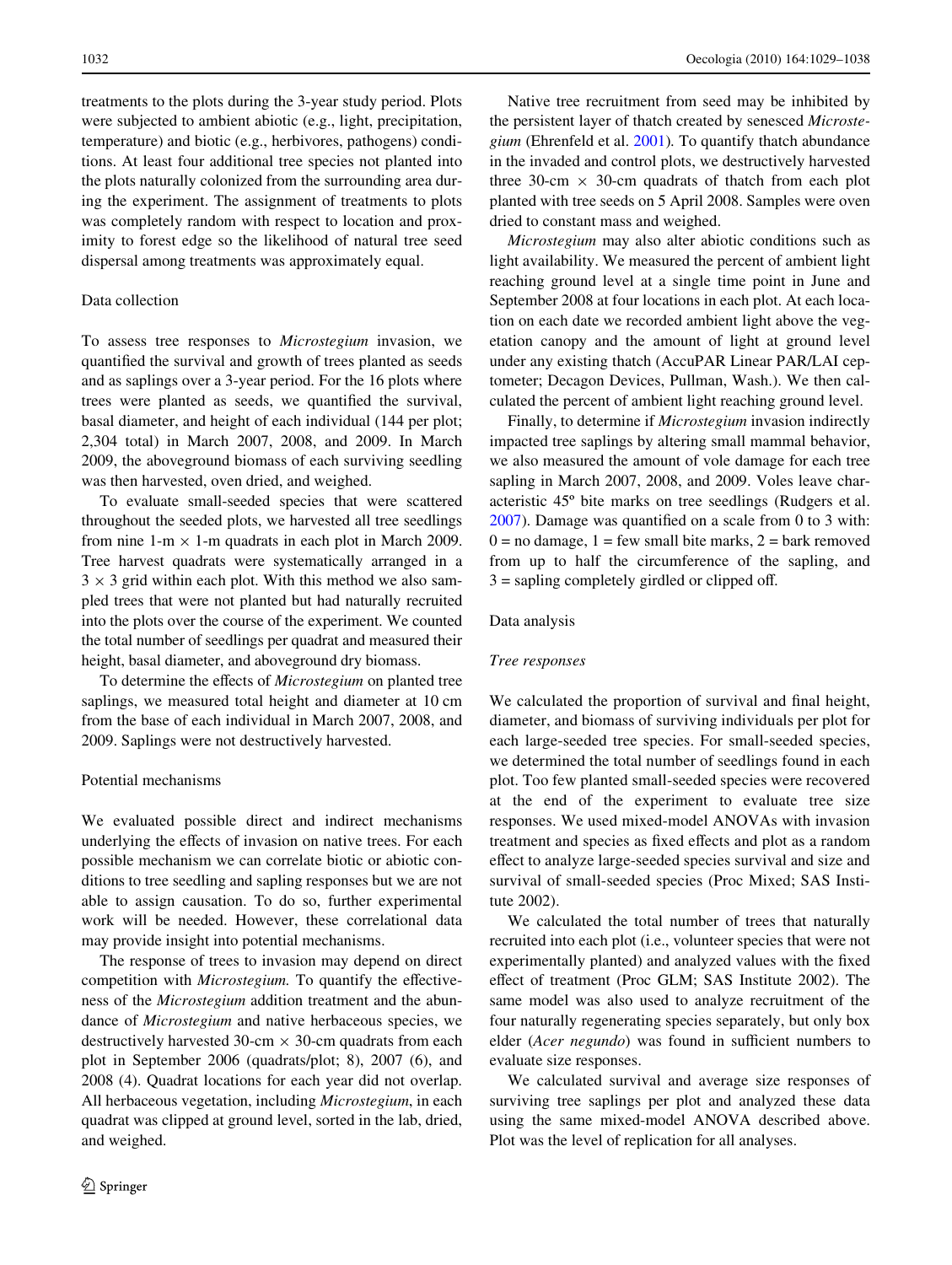#### *Potential mechanisms*

To test for differences in *Microstegium* and native species biomass between the control and invaded plots over the 3 years of the study, we averaged quadrat values within plots for each year and applied ANOVA with invasion treatment as a fixed effect and year repeated (Proc GLM; SAS Institute 2002). Thatch biomass was also averaged across quadrats within plots and compared between control and invaded plots (Proc GLM; SAS Institute 2002). We analyzed light availability between control and invaded plots across the two sampling dates using ANOVA with treatment as a fixed effect and date repeated. To determine if the amount of vole damage to tree saplings was greater in invaded plots, we used mixed-model ANOVAs with invasion treatment and species as fixed effects, plot as a random effect, and year repeated (Proc Mixed; SAS Institute 2002). We used autoregressive covariance structure, determined by comparing multiple covariance structures using corrected Akaike's information criteria. Plot was the level of replication for all analyses. Tukey post hoc tests were used to test for differences in responses across treatments.

#### **Results**

# Tree responses

The response of trees to *Microstegium* invasion depended on both tree seed size and life history stage. *Microstegium* invasion significantly reduced the abundance of both experimentally planted small-seeded tree species and species naturally recruited into the plots, but there were no effects on



large-seeded species or planted tree saplings. Average survival of large-seeded species varied strongly among species  $(F_{4.48} = 40.85, P < 0.0001)$  but was unaffected by the invasion treatment  $(F_{1,12} = 1.12, P = 0.31)$ . There was a marginal interaction between invasion and tree species  $(F<sub>4.48</sub> = 2.32, P = 0.07)$  with trends for reductions in bur, pin, and white oak in invaded plots, but no differences for shellbark hickory or black walnut (Fig. [1](#page-4-0)a). There were no overall differences in the height, diameter, or biomass of large-seeded tree species due to the invasion treatment and no interactions for size responses between large-seeded species and treatment (all responses  $P > 0.05$ ).

From the sampling quadrats, we harvested a total of 203 individuals of small-seeded tree species that were planted in the plots including sweetgum (88% of individuals), tulip poplar (7%), and green ash (5%). Very few sycamores planted as seed survived to the end of the experiment so sycamore was not included in the analysis. Some of the sampled tulip poplar and green ash may have been naturally dispersed into the plots but such dispersal would have been random since the arrangement of the plots across the field was completely random. Overall, *Microstegium* invasion reduced small-seeded tree species recruitment by  $77\%$  ( $F_{1,14} = 6.14$ ,  $P = 0.026$ , but the reduction in recruitment due to the invasion varied by tree species (treatment x species:  $F_{2,28} = 6.38$ ,  $P = 0.005$ . On average, there were 10 times more sweetgum in control plots than in invaded plots (Fig. [1b](#page-4-0)). There were similar trends for tulip poplar and green ash, but the differ-ences were not significant (Fig. [1b](#page-4-0)). Thus the much lower rates of recruitment for small-seeded species in invaded compared to control plots were primarily driven by the large differences in recruitment by sweetgum, which comprised the majority of all small-seeded species recruitment.



<span id="page-4-0"></span>**Fig. 1** Proportion of individuals per plot (mean  $\pm$  SE,  $n = 8$ ) that **a** survived the 3-year experiment for the five large-seeded tree species in control and invaded plots and **b** number of tree seedlings (mean  $\pm$  SE,  $n = 8$ ) found in control and invaded plots 3 years after

planting for three small-seeded species. Different letters indicate significant differences within species due to the invasion treatment. There were no significant differences between treatments for large-seeded species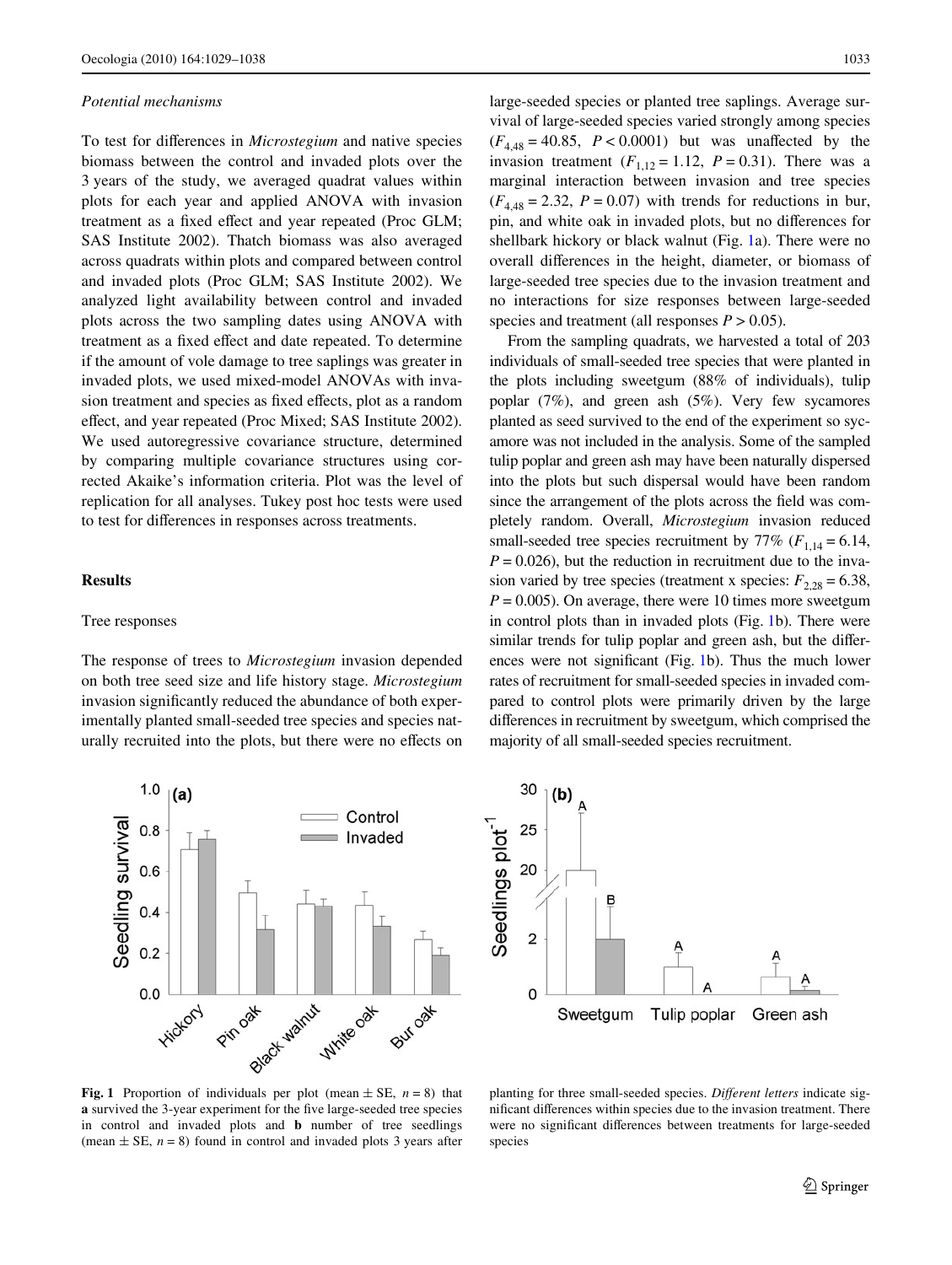

<span id="page-5-0"></span>**Fig. 2** Number of tree seedlings (mean  $\pm$  SE, *n* = 16) that naturally colonized control and invaded plots. Values are shown for all species combined and for each of the four species separately. Different letters indicate significant differences due to the invasion treatment. The *P*-value shown is for box elder only

From the sampling quadrats, we found 729 individuals of four woody species that naturally colonized the plots including box elder (96% of individuals), red maple (*Acer rubrum*, 2%), spicebush (*Lindera benzoin*, 1%), and red osier dogwood (*Cornus sericea*, 1%). All of these are relatively small-seeded species (approximate average seed weights: 39.9, 19.9, 100.8, and 24.6 mg, respectively; USDA and NRCS [2005\)](#page-9-14). Invasion reduced natural recruitment by an average of 80% across all species  $(F_{1,30} = 4.40,$  $P = 0.04$ ; Fig. [2](#page-5-0)). There were significantly fewer spicebush  $(F_{1,30} = 5.95, P = 0.02)$  and marginally fewer box elder  $(F_{1,30} = 3.70, P = 0.06)$  and red maple  $(F_{1,30} = 3.73,$  $P = 0.06$ ) in invaded plots (Fig. [2\)](#page-5-0). The average biomass of box elder individuals, the predominant natural colonist, was 58% lower in invaded than control plots  $(F_{1,19}, 3.79)$ ,  $P = 0.06$ ; mean  $\pm$  SE; 2.4  $\pm$  0.5 g vs. 5.5  $\pm$  1.6 g).

There were significant differences among tree species for height and diameter  $(P < 0.001)$  of saplings but the invasion treatment caused no differences in sapling survival, height, or diameter  $(P > 0.05$ ; Fig. [3](#page-5-1)).

#### Possible mechanisms

All experimentally invaded plots had dense populations of *Microstegium* during the course of the experiment. No control plots contained *Microstegium* during 2006 or 2007, but a small amount of *Microstegium* was found in two of the 16 control plots in 2008. Native herbaceous biomass was significantly lower in invaded plots than in control plots during all 3 years  $(F_{1,30} = 49.49, P < 0.001;$  Fig. [4\)](#page-5-2). There was significantly more total community biomass in invaded than control plots in 2006 and 2008, but no difference in 2007 (Fig. [4\)](#page-5-2). Thatch biomass was over 120% greater in invaded plots than in control plots (mean  $\pm$  SE; 19.7  $\pm$  1.8



<span id="page-5-1"></span>the control and invaded plots for the nine experimentally planted tree species. There were no significant differences between treatments for any species



<span id="page-5-2"></span>**Fig. 4** Native herbaceous plant community and *Microstegium* biomass (mean  $\pm$  SE,  $n = 16$ , 30-cm  $\times$  30-cm quadrats) in control (*C*) and invaded (*Inv*) plots for 2006, 2007, and 2008. *Different letters* indicate significant differences in total community biomass between C and Inv plots within years

vs.  $9.0 \pm 0.9$ ;  $P = 0.003$ ) when measured in early spring 2008. Significantly more light reached ground level in the invaded plots than in control plots in June, but this pattern was reversed in September with more light reaching ground level in control plots than in invaded plots (treatment  $\times$ date:  $F_{1,30} = 23.40, P < 0.0001$ ; Fig. [5](#page-6-0)).

Vole damage to tree saplings was significantly greater in invaded than in control plots when averaged across the 3 years of the study  $(F_{1,14,1} = 8.29, P = 0.01)$ . This effect was consistent among tree species (treatment  $\times$  species:  $P > 0.05$ ). However, there were strong differences in vole damage among the 3 years of the study (treatment  $\times$  year:  $F_{2,104} = 5.74$ ,  $P = 0.004$ ) with significantly more damage in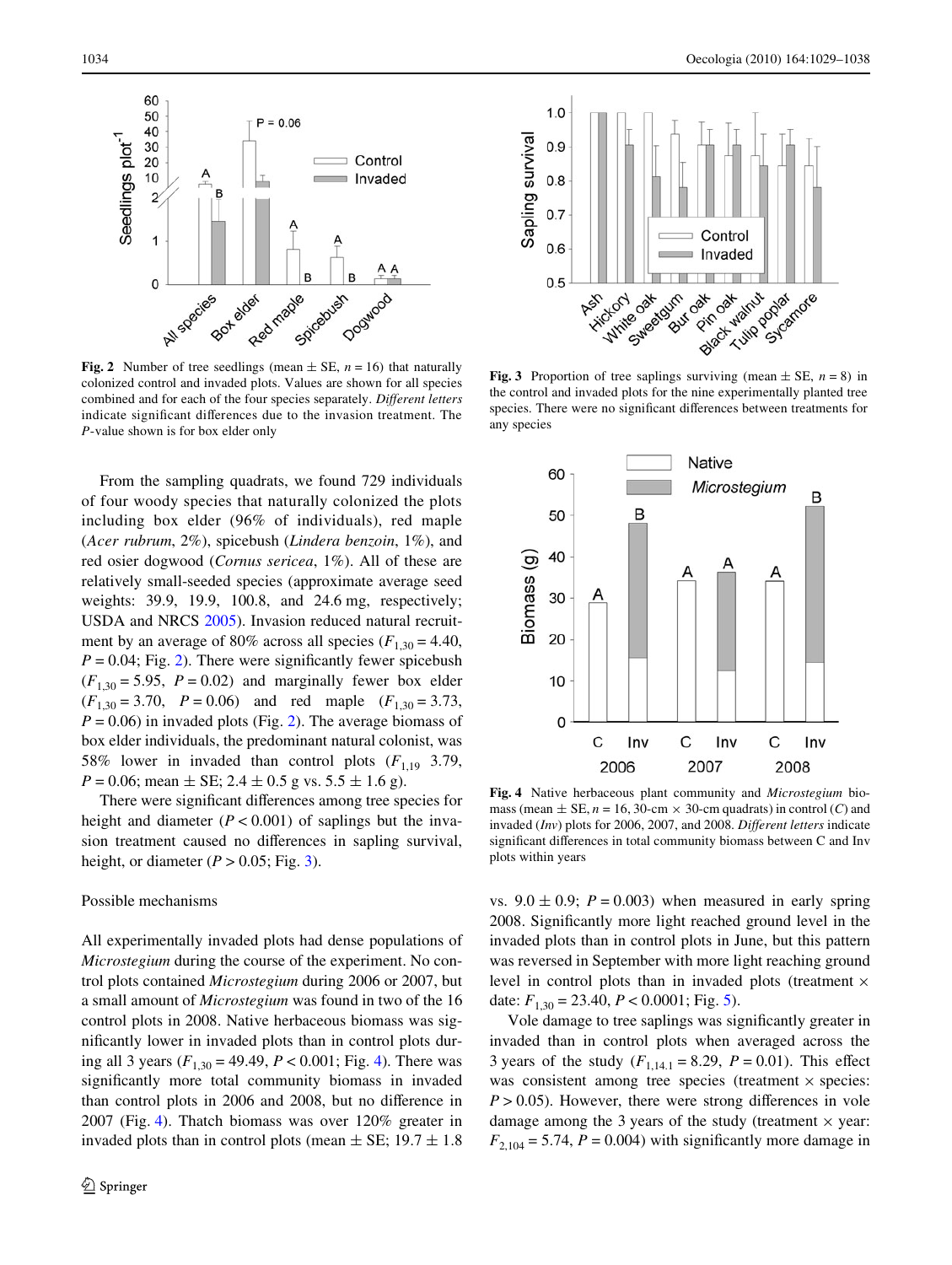

<span id="page-6-0"></span>**Fig. 5** Percent of ambient light reaching ground level (mean  $\pm$  SE,  $n = 16$ ) in control and invaded plots for June and September 2008. *Different letters* signify significant differences between treatments within dates



<span id="page-6-1"></span>**Fig. 6** Vole damage to tree saplings (mean  $\pm$  SE,  $n = 8$ ) in control and invaded plots for 2007, 2008, and 2009. *Different letters* indicate significant differences between treatments within year

invaded plots in 2006 and 2007 but no difference between control and invaded plots in 2008 (Fig. [6\)](#page-6-1). Many planted and naturally recruited tree seeds or seedlings may also have been killed by voles but we were not able to quantify this potential effect.

# **Discussion**

Our results demonstrate that two functional traits, seed size and life history stage, determine the effects of a plant invasion on tree regeneration in eastern US forests. *Microstegium* invasion inhibited the success of planted small-seeded species, primarily due to dramatic reductions in recruitment of the most abundant small-seeded species (sweetgum), and reduced natural colonization rates for three common early successional tree species. However, *Microstegium* invasion did not affect the success of large-seeded tree species or trees that were planted as saplings prior to the invasion. Over the course of the experiment, invaded plots had higher overall community biomass, reduced light availability in fall, and greater vole damage to saplings, possibly contributing to the negative effects of invasion, but these effects varied considerably within and among growing seasons. The reduced success of some planted and naturally regenerating tree species in invaded plots shows that the invasive grass *Microstegium* can inhibit succession and may alter the species composition of successional forests.

# Tree responses

As we predicted, *Microstegium* reduced the establishment and survival of small-seeded but not large-seeded species. The effects on small-seeded species were largely driven by the strong effects of invasion on sweetgum recruitment, but there were similar non-significant trends with other less abundant, small-seeded species. Large-seeded species had seeds that were, on average, over 300 times larger than small-seeded species  $(7,438 \pm 2,565 \text{ mg} \text{ vs. } 23 \pm 9 \text{ mg})$ . Because large seeds have relatively more stored reserves that produce bigger seedlings, saplings from large-seeded species often have better access to light and water and greater tolerance to competition (Armstrong and Westoby [1993](#page-8-14); Harms and Dalling [1997\)](#page-8-15). Additionally, seedlings with more reserves may grow faster and emerge above competing vegetation quicker, a key factor in determining seedling establishment in successional fields (Hill et al. [1995](#page-8-23)). The relative advantage of large-seeded species may be enhanced when tree seeds are competing for resources with herbaceous plants (Lahoreau et al. [2006](#page-8-3)). Furthermore, this effect may be especially pronounced when trees are in competition with a highly abundant invasive plant such as *Microstegium.* A similar pattern of greater seedling survival for large-seeded tree species was shown for 23 savanna tree species from Australia, Brazil, and West Africa, where larger seedlings were better able to compete with grasses and tolerate drought years (Lahoreau et al. [2006](#page-8-3)). In our system, larger seedlings from large-seeded species would likely suffer fewer consequences of increased herbaceous community biomass due to the invasion, and may be more tolerant of accumulated *Microstegium* litter than small-seeded species*.* Reductions in the colonization rates of small-seeded species (e.g., sweetgum) due to *Microstegium* invasion may have significant effects on the rate and direction of succession in early successional communities. Such species are among the first woody species to colonize old fields and disturbed areas where they may facilitate the recruitment of other successional species (Berkowitz et al. [1995\)](#page-8-0).

By planting both small- and large-seeded tree species and *Microstegium* into the plots at the same time, we simulated the scenario where trees and *Microstegium* are simultaneously colonizing the same successional habitat.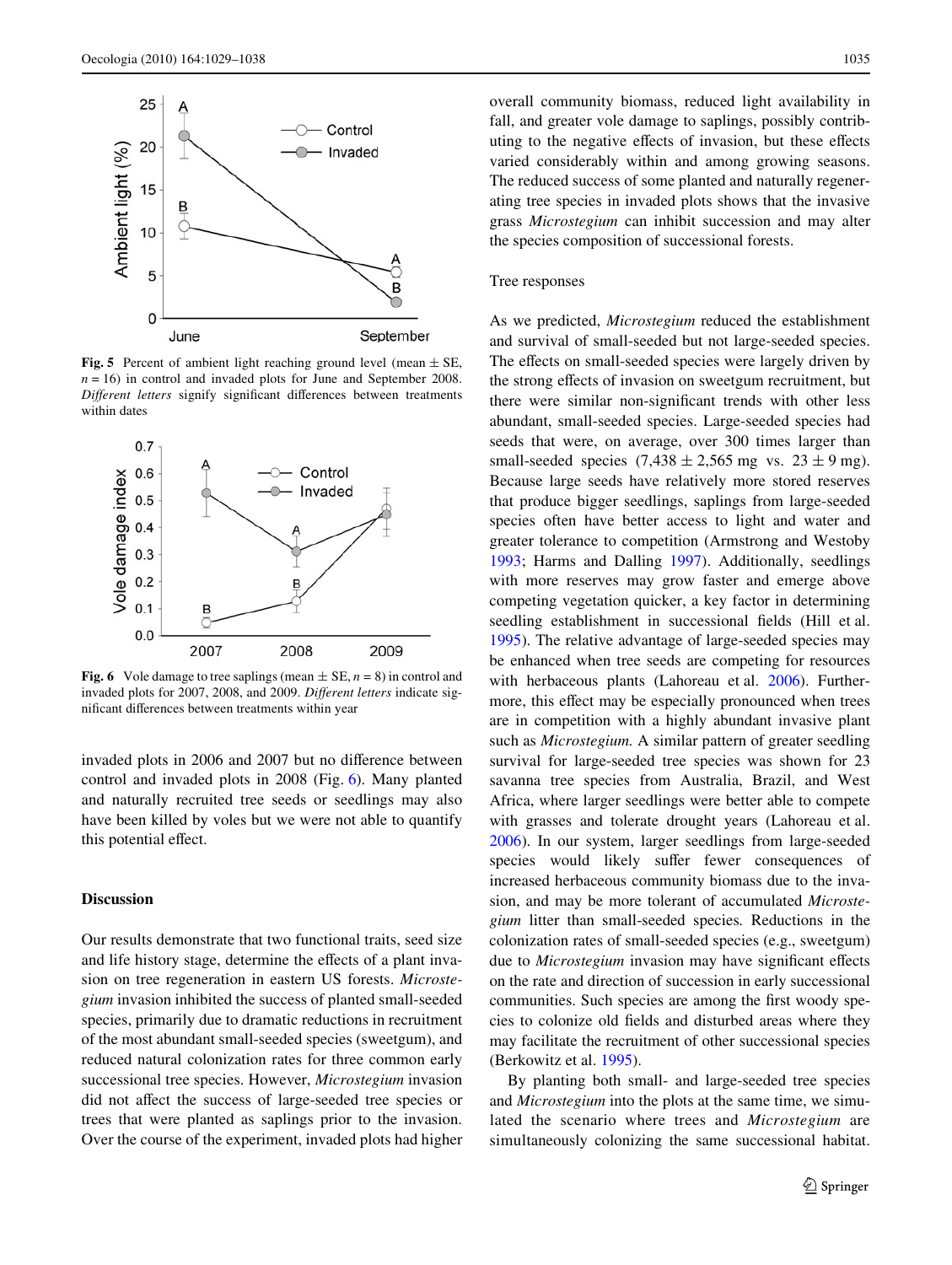A second and possibly more common situation occurs when trees colonize areas with existing invasions. Many plant invasions may persist for years in the same location, creating a sustained barrier to tree regeneration. We found that after three growing seasons over 400% more seedlings of woody species had naturally colonized control plots compared to invaded plots. *Microstegium* significantly reduced the natural regeneration of box elder, red maple, and spicebush, which can each be significant components of early successional Midwestern bottomland forests (Braun [1950](#page-8-22)). Although we tested this phenomenon at a single experimental site, a previous study found that removing *Microstegium* with a grass-specific herbicide at eight forested sites with a range of light availability increased natural tree regeneration by more than 120% (Flory and Clay [2009\)](#page-8-9). Likewise, Oswalt et al. [\(2007\)](#page-9-9) showed that there was a negative relationship between *Microstegium* cover and woody seedlings density, and Marshall et al. ([2009](#page-9-16)) reported reduced growth of red maple and tulip poplar when grown in competition with *Microstegium*. Our results, and those of others, demonstrate that invasions in successional forests inhibit tree regeneration and suggest that efforts to control *Microstegium* invasions in eastern US forests will result in greater tree recruitment, especially of small-seeded species.

In contrast to the effects of invasion on tree species regenerating from seed, *Microstegium* invasion did not affect the survival or size of trees planted as saplings. This result was generally expected because planted tree saplings already had a well-developed root system for accessing water and nutrients and were often tall enough to avoid shading by *Microstegium.* We obtained tree saplings as bare root stock from a local state tree nursery where trees were grown under highresource conditions. At the time of planting, tree saplings were 0.25–1.25 m tall with robust root systems, allowing them to establish and grow rapidly. Thus, our measure of the effects of invasion on tree saplings may be conservative and invasions may more effectively suppress survival and growth of tree saplings under natural field conditions. Although there were no main effects of invasion or interactive invasion x species effects, it is worth noting that there were trends for reduced survival of hickory, white oak, and sweetgum saplings. Further experimental work is needed to more precisely evaluate the effects of *Microstegium* on established tree saplings under field conditions.

# Possible mechanisms

The reductions in tree recruitment we observed for some small-seeded and naturally regenerating species may be due to greater herbaceous community biomass, more thatch biomass, differences in light availability, or other factors we did not quantify such as changes in the soil microbial community or soil nutrient availability. *Microstegium* invasion decreased native community biomass during each year of the experiment but total herbaceous biomass was higher in invaded plots. There was 71% greater total community biomass in invaded than control plots in 2006 and 53% more biomass in 2008, suggesting more intense competition. The extreme drought conditions in the region in 2007 reduced the productivity of all species (NOAA and NCDC [2008](#page-9-17)). Herbaceous plants can provide a significant competitive barrier to establishing tree seedlings (Berkowitz et al. [1995;](#page-8-0) Desteven [1991;](#page-8-24) Hill et al. [1995\)](#page-8-23), so greater community biomass with *Microstegium* invasion could account for reductions in recruitment and survival. For example, Berkowitz et al. ([1995\)](#page-8-0) found that removing herbaceous competitors increased the survival and growth of experimentally planted tree saplings across 23 sites in upstate New York. In the same system, Hill et al. [\(1995](#page-8-23)) reported that the communities most resistant to tree establishment were dominated by little bluestem grass (*Schizachyrium scoparium*), a perennial, deep-rooted rhizomatous bunchgrass. By contrast, *Microstegium* produces a dense layer of fine roots near the soil surface and is an annual. *Microstegium* may compete with trees by capturing water or nutrients before they are leached deeper into the soil and accessed by tree saplings. The dense growth of *Microstegium* at the peak of the growing season in late summer also reduced the amount of light available to establishing seedlings, possibly reducing their ability to store overwintering reserves. The reversal of high light availability in spring and fall likely reflected reduced herbaceous plant cover and juvenile *Microstegium* in invaded plots in spring and dense *Microstegium* in fall compared to control plots. Furthermore, invaded plots had over twice as much thatch biomass as control plots in the spring, possibly providing a significant physical barrier to small, emerging tree seedlings despite the higher light conditions. Further experiments directly manipulating light availability, soil fertility, and thatch cover are required to better elucidate the specific mechanisms responsible for the inhibitory effects of *Microstegium* on tree regeneration.

Predators and herbivores can reduce survival of tree seedlings and saplings, and alter succession in old fields and young forests (Desteven [1991;](#page-8-24) Gill and Marks [1991;](#page-8-1) Ostfeld et al. [1997](#page-9-3)). There is also evidence that the interaction between invasive plants and rodents can alter the establishment and growth of native species via apparent competition (Meiners [2007](#page-9-10); Orrock et al. [2008;](#page-9-18) Rudgers et al. [2007\)](#page-9-6). *Microstegium* creates a dense layer of persistent thatch that may provide refuge for small mammals such as voles (*Microtus* spp.) and mice (*Peromyscus* spp.), allowing them to feed more effectively on the seeds and saplings of native trees. We do not know whether predation caused the negative effects on experimentally planted and naturally regenerating seedlings, but we found dramatic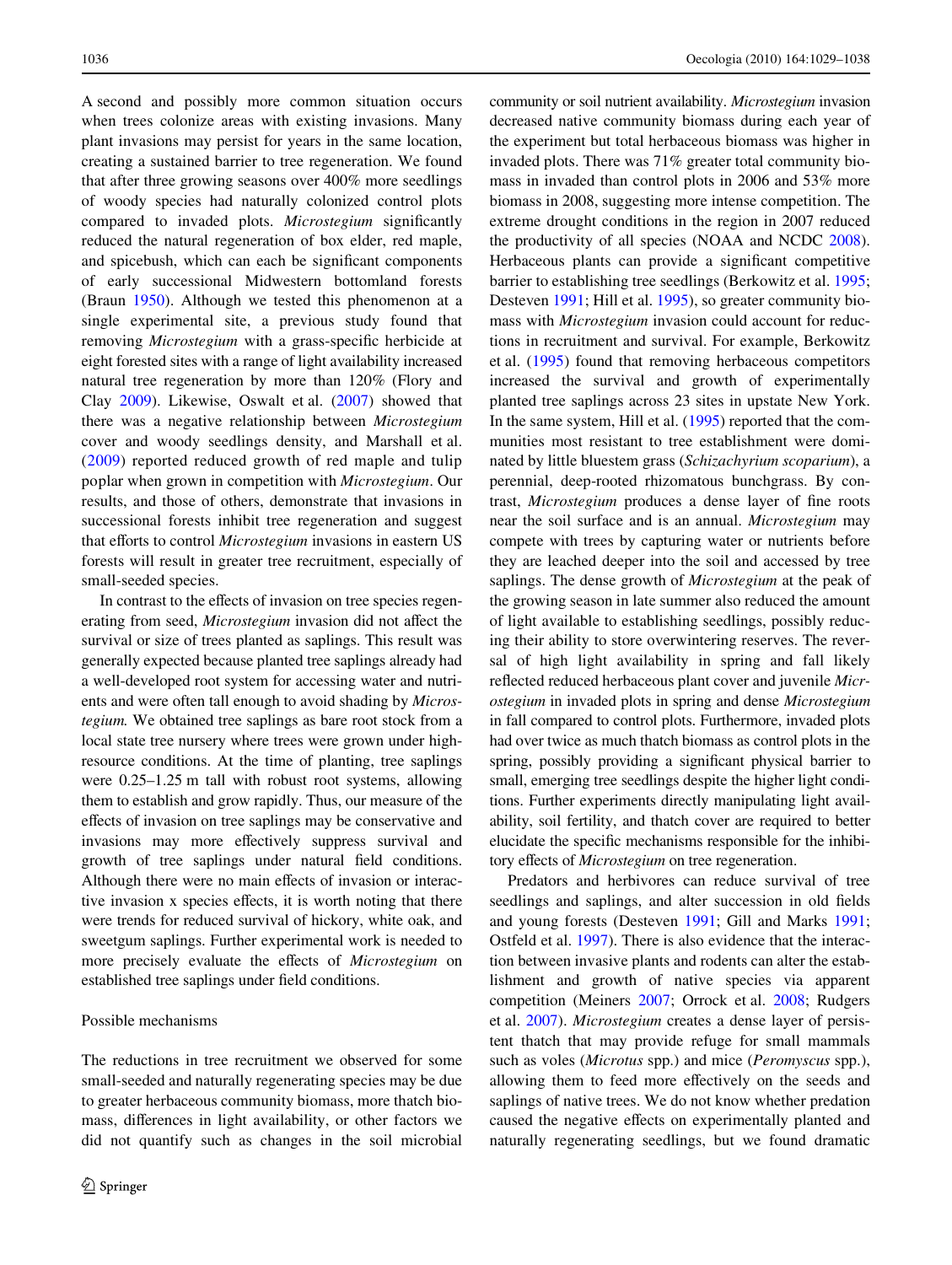differences in vole damage to tree saplings in the first 2 years of the study. These results suggest that voles, and possibly other small mammals, preferentially inhabited invaded plots or more actively fed in invaded plots due to greater cover. Further experimental work is needed to elucidate the role of small mammal predation as a mechanism for the negative effects of *Microstegium* invasion on tree seed and seedling survival.

### Conclusion

Understanding the consequences of biological invasions is critical for determining how invasions might change the diversity and distribution of species and alter ecosystem functions. Our results show that a widespread, aggressive forest invader can inhibit native tree regeneration, and that inhibition depended on tree seed size and life history stage. Reduced rates of tree seedling establishment in invaded communities may slow the rate of forest succession. Furthermore, because *Microstegium* invasion only reduced the success of a subset of tree species, the species composition of successional forests may be altered by invasion. These results are consistent with previous correlational (Oswalt et al. [2007\)](#page-9-9), removal (Flory and Clay [2009](#page-8-9)), and common garden (Marshall et al. [2009\)](#page-9-16) studies, but longer term studies in natural areas and experimental plots are needed to determine the long-term consequences of *Microstegium* invasion for eastern US forests. The suppression of tree regeneration due to *Microstegium* invasion provides further evidence that dominance of this invasive species has significant community and ecosystem consequences (Ehrenfeld et al. [2001;](#page-8-20) Flory and Clay [2010;](#page-8-5) Simao et al. [2010](#page-9-15)). Our results highlight the relatively underappreciated role of invasive herbaceous species, particularly grasses, in altering forest community dynamics (Martin et al. [2009](#page-9-19)), and suggest multiple possible mechanisms underlying the effects of invasions on tree regeneration. Based on these results, future models of eastern deciduous forest succession should incorporate the potential effects of plant invasions.

**Acknowledgments** We thank Dave Civitello for providing insightful comments on a previous version of this manuscript. This project was funded by The Nature Conservancy, a partnership between Indiana University and the USDA Forest Service Hoosier National Forest, and the Joint Fire Science Program (JFSP 08-1-2-01). This experiment complied with the current laws of the United States.

### **References**

- <span id="page-8-14"></span>Armstrong DP, Westoby M (1993) Seedlings from large seeds tolerate defoliation better: a test using phylogenetically independent contrasts. Ecology 74:1092–1100
- <span id="page-8-12"></span>Baraloto C, Forget PM, Goldberg DE (2005) Seed mass, seedling size and Neotropical tree seedling establishment. J Ecol 93:1156–1166
- <span id="page-8-0"></span>Berkowitz AR, Canham CD, Kelly VR (1995) Competition vs. facilitation of tree seedling growth and survival in early successional communities. Ecology 76:1156–1168
- <span id="page-8-22"></span>Braun EL (1950) Deciduous forests of eastern North America, 1st edn. Blackburn Press, Caldwell, New Jersey
- <span id="page-8-21"></span>Civitello DJ, Flory SL, Clay K (2008) Exotic grass invasion reduces survival of *Amblyomma americanum* and *Dermacentor variabilis* ticks (Acari : Ixodidae). J Med Entomol 45:867–872
- <span id="page-8-17"></span>Claridge K, Franklin SB (2002) Compensation and plasticity in an invasive plant species. Biol Invasions 4:339–347
- <span id="page-8-10"></span>Collier MH, Vankat JL, Hughes MR (2002) Diminished plant richness and abundance below *Lonicera maackii*, an invasive shrub. Am Midl Nat 147:60–71
- <span id="page-8-24"></span>Desteven D (1991) Experiments on mechanisms of tree establishment in old-field succession: seedling emergence. Ecology 72:1066–1075
- <span id="page-8-18"></span>Droste T, Flory SL, Clay K (2010) Variation for phenotypic plasticity among populations of an invasive exotic grass. Plant Ecol 2:297– 306
- <span id="page-8-7"></span>Ehrenfeld JG (2003) Effects of exotic plant invasions on soil nutrient cycling processes. Ecosystems 6:503–523
- <span id="page-8-20"></span>Ehrenfeld JG, Kourtev P, Huang WZ (2001) Changes in soil functions following invasions of exotic understory plants in deciduous forests. Ecol Appl 11:1287–1300
- <span id="page-8-19"></span>Flory SL (2010) Management of *Microstegium vimineum* invasions and recovery of resident plant communities. Restoration Ecol 18:103–112
- <span id="page-8-9"></span>Flory SL, Clay K (2009) Invasive plant removal method determines native plant community responses. J Appl Ecol 46:434–442
- <span id="page-8-5"></span>Flory SL, Clay K (2010) Non-native grass invasion alters native plant composition in experimental communities. Biol Invasions 12:1285–1294
- <span id="page-8-1"></span>Gill DS, Marks PL (1991) Tree and shrub seedling colonization of old fields in central New York. Ecol Monogr 61:183-205
- <span id="page-8-2"></span>Gorchov DL, Trisel DE (2003) Competitive effects of the invasive shrub, *Lonicera maackii* (Rupr.) Herder (Caprifoliaceae), on the growth and survival of native tree seedlings. Plant Ecol 166:13–24
- <span id="page-8-15"></span>Harms KE, Dalling JW (1997) Damage and herbivory tolerance through resprouting as an advantage of large seed size in tropical trees and lianas. J Trop Ecol 13:617–621
- <span id="page-8-8"></span>Hartman KM, McCarthy BC (2007) A dendro-ecological study of forest overstorey productivity following the invasion of the non-indigenous shrub *Lonicera maackii*. Appl Veg Sci 10:3–14
- <span id="page-8-11"></span>Hartman KM, McCarthy BC (2008) Changes in forest structure and species composition following invasion by a non-indigenous shrub, Amur honeysuckle (*Lonicera maackii*). J Torrey Bot Soc 135:245–259
- <span id="page-8-23"></span>Hill JD, Canham CD, Wood DM (1995) Patterns and causes of resistance to tree invasion in rights-of-way. Ecol Appl 5:459–470
- <span id="page-8-6"></span>Hochstedler WW, Slaughter BS, Gorchov DL, Saunders LP, Stevens MHH (2007) Forest floor plant community response to experimental control of the invasive biennial, *Alliaria petiolata* (garlic mustard). J Torrey Bot Soc 134:155–165
- <span id="page-8-16"></span>Horton JL, Neufeld HS (1998) Photosynthetic responses of *Microstegium vimineum* (Trin.) A. Camus, a shade-tolerant, C-4 grass, to variable light environments. Oecologia 114:11–19
- <span id="page-8-3"></span>Lahoreau G, Barot S, Gignoux J, Hoffmann WA, Setterfield SA, Williams PR (2006) Positive effect of seed size on seedling survival in fire-prone savannas of Australia, Brazil and West Africa. J Trop Ecol 22:719–722
- <span id="page-8-4"></span>Leishman MR, Wright IJ, Moles AT, Westoby M (2000) The evolutionary ecology of seed size. In: Fenner M (ed) Seeds: the ecology of regeneration in plant communities, 2nd edn. CAB International, Wallingford, pp 31–57
- <span id="page-8-13"></span>Levine JM, Vila M, D'Antonio CM, Dukes JS, Grigulis K, Lavorel S (2003) Mechanisms underlying the impacts of exotic plant invasions. Proc R Soc Lond B Biol Sci 270:775–781